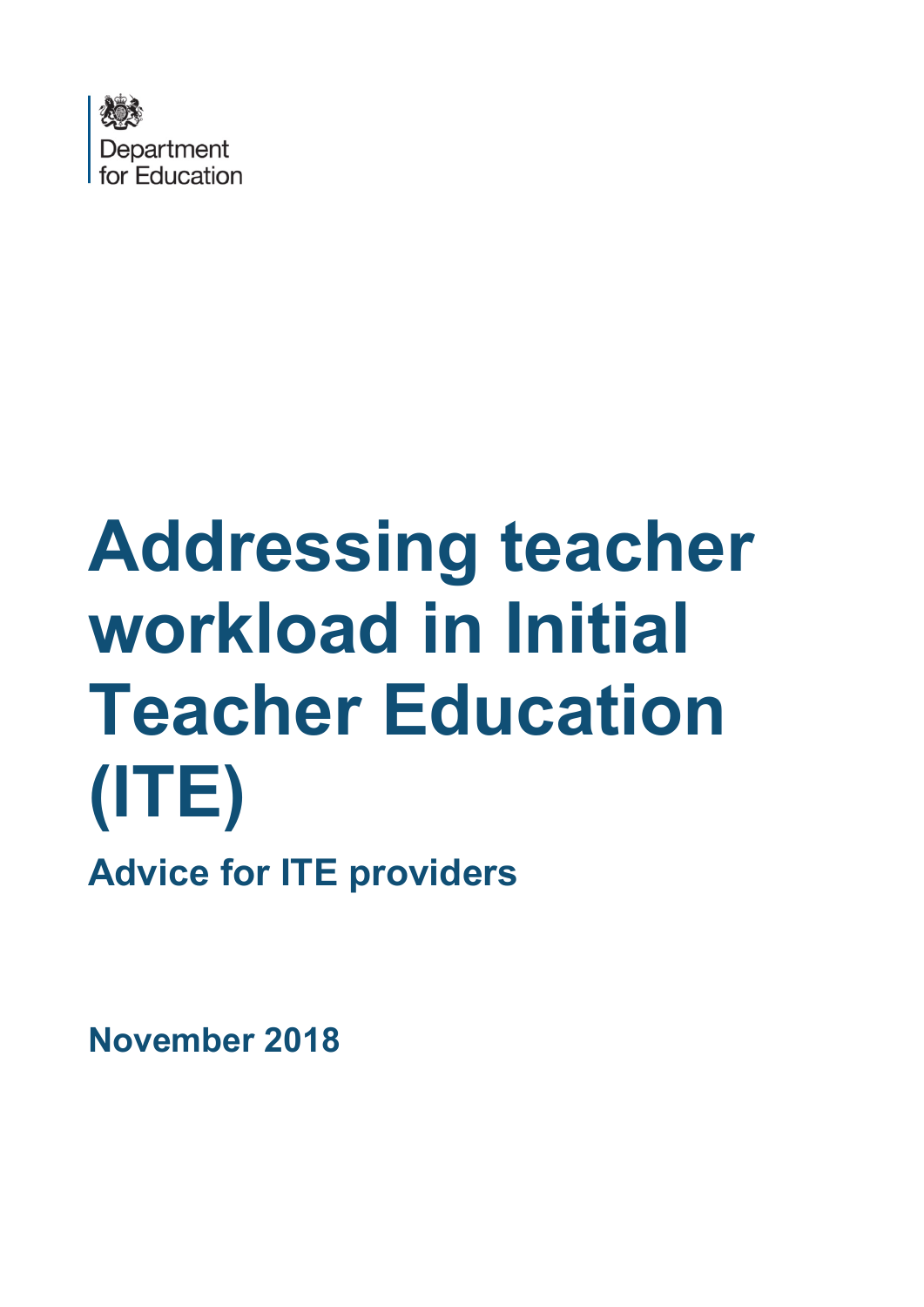# **Contents**

| Introduction                                                                               | 3               |
|--------------------------------------------------------------------------------------------|-----------------|
| Principles for ITE providers to support workload reduction                                 | 4               |
| Addressing workload and changing the culture of burdensome practice through ITE<br>content | 5               |
| Addressing workload of trainees on professional placements and their school                | 10 <sup>°</sup> |
| Supporting the wider partnership to tackle workload                                        | 13              |
| Supporting mental health and wellbeing                                                     | 15              |
| <b>Additional materials</b>                                                                | 17              |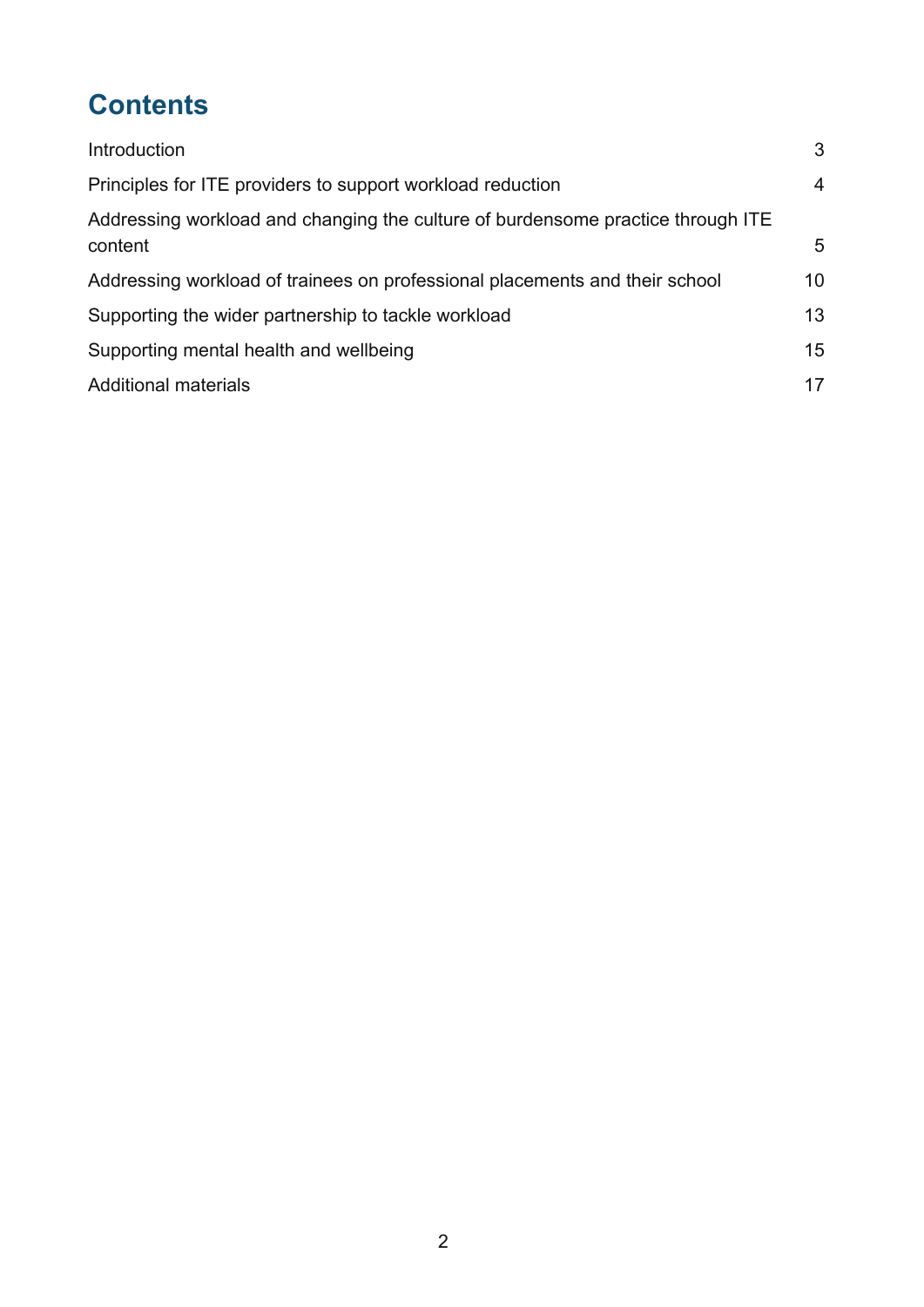## <span id="page-2-0"></span>**Introduction**

 $\overline{a}$ 

High workload is one of the most commonly cited drivers for teachers leaving the profession and can be a disincentive for potential new teachers to join<sup>1</sup>. The most effective actions to reduce workload are those that encourage better teaching – by focusing on what makes the most difference, supported by evidence, and making best use of teacher time.

This advice sets out principles, considerations and examples of practical support to address workload within and through ITE, including how the ITE sector has been responding to the specific recommendations in the three workload reports on [marking,](https://www.gov.uk/government/uploads/system/uploads/attachment_data/file/511256/Eliminating-unnecessary-workload-around-marking.pdf) [planning](https://www.gov.uk/government/uploads/system/uploads/attachment_data/file/511257/Eliminating-unnecessary-workload-around-planning-and-teaching-resources.pdf) and [data management.](https://www.gov.uk/government/uploads/system/uploads/attachment_data/file/511258/Eliminating-unnecessary-workload-associated-with-data-management.pdf) It has been produced in consultation with ITE providers, Ofsted, the Universities Council for the Education of Teachers (UCET), the National Association of School-Based Teacher Trainers (NASBTT) and teaching unions.

ITE providers continue to be an integral part of the concerted effort needed by the whole education system to reduce workload. They are in a unique position to:

- **reduce workload of trainees** by, for example, using and embedding the principles of the three workload reports on [marking,](https://www.gov.uk/government/groups/teacher-workload-marking-policy-review-group) [planning and resources,](https://www.gov.uk/government/groups/teacher-workload-planning-and-resources-review-group) and [data management](https://www.gov.uk/government/groups/teacher-workload-data-management-review-group) in their training, supported by wider resources, where appropriate. These include the [Workload Reduction Toolkit,](https://www.gov.uk/guidance/reducing-workload-in-your-school) the 'Reducing Workload: Supporting teachers in the early stages of their career' advice and ['Ways to reduce workload in your school'](https://www.gov.uk/government/publications/ways-to-reduce-workload-in-your-school-tips-from-school-leaders) advice.
- **establish 'good habits'** in their trainees that support the progress of their pupils but are not overly burdensome, and embed effective time management and resilience strategies.
- **encourage and foster culture change** to tackle workload.

This advice is one part of a wider programme of work to address workload issues, including commitments from government, Ofsted and others. Further information can be found on the [Reducing Teacher Workload policy page.](https://www.gov.uk/government/publications/reducing-teachers-workload/reducing-teachers-workload)

<span id="page-2-1"></span><sup>&</sup>lt;sup>1</sup> Smithers and Robinson (2003); Teachers' Analysis Compendium (2017); Hobson, Malderez, Tracey, Homer, Mitchell, Biddulph, Giannakaki, Rose, Pell, Roper, Chambers and Tomlinson, 2007 (Newly qualified teachers' experiences of their first year of teaching).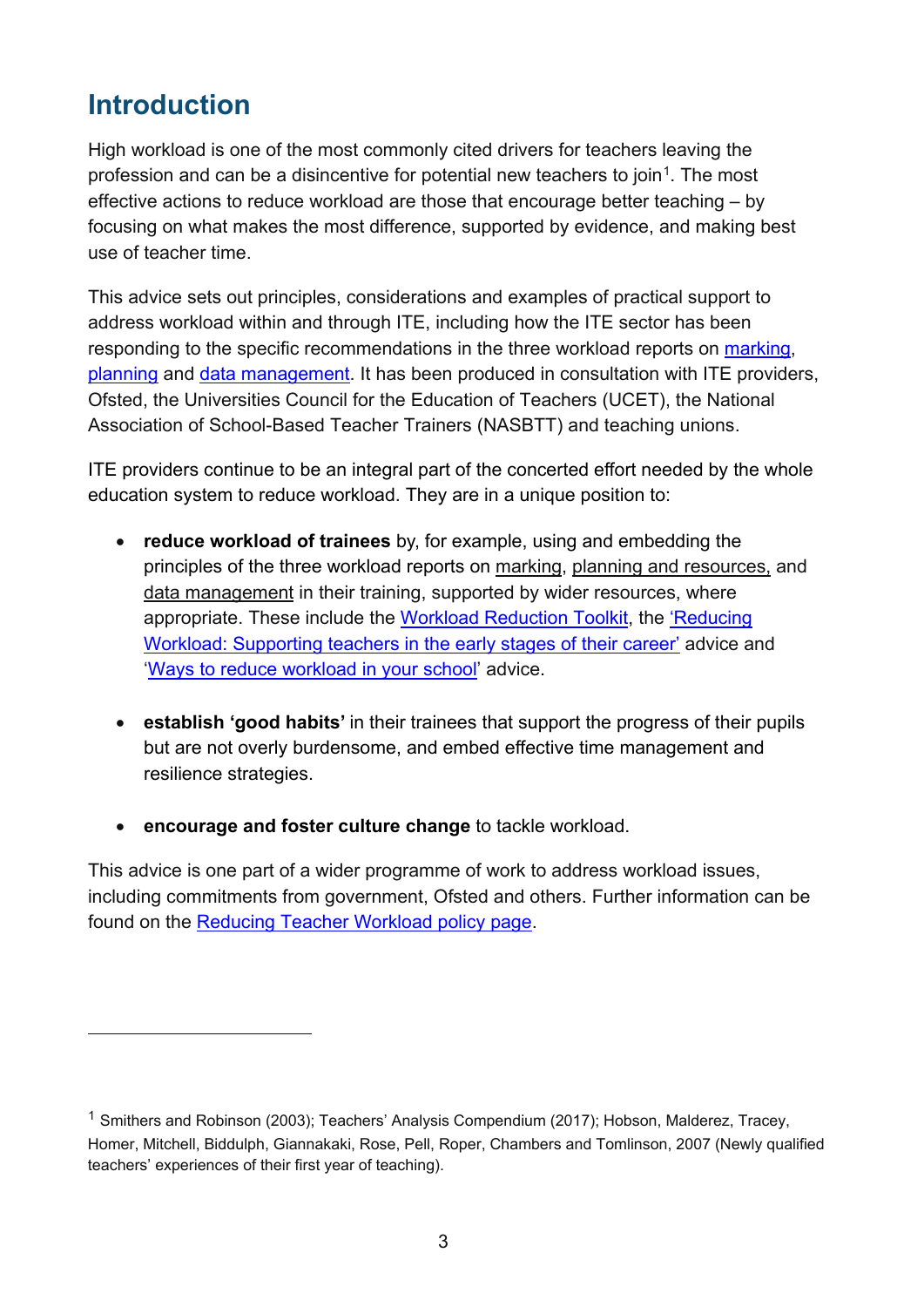## <span id="page-3-0"></span>**Principles for ITE providers to support workload reduction**

ITE providers and managers should review their practice in the following four areas. The questions and further information below will help as a starting point:

- **1. Addressing workload and changing the culture of burdensome practice through ITE content**
	- How are you addressing the challenges faced by trainees, NQTs and teachers in the early stages of their careers in relation to workload? How are you pre-empting these within your content? How do you use evidence and research?
	- How have you responded to, and embedded within your ITE provision, the recommendations and principles of the independent workload reports relating to [marking,](https://www.gov.uk/government/publications/reducing-teacher-workload-marking-policy-review-group-report) [planning and resources](https://www.gov.uk/government/publications/reducing-teacher-workload-planning-and-resources-group-report) and [data management?](https://www.gov.uk/government/publications/reducing-teacher-workload-data-management-review-group-report)
	- What effective practice is occurring within your provision to help trainees reduce their workload whilst maintaining standards? How are you ensuring that this practice is shared across your partnership?
	- Which tasks could be stopped, that have become established through custom and practice rather than evidence of positive impact on trainees and pupils?
	- How have you reviewed your provision to develop trainees to focus on planning a sequence of lessons rather than writing individual lesson plans?
	- How have you addressed the need for trainees to access fully resourced schemes of work and high quality curriculum resources including textbooks?
- **2. Addressing workload of trainees on professional placements and their school**
	- Have you reviewed the tasks trainees need to undertake on their placement to make sure they are beneficial for trainees and pupils?
	- How do you work effectively with schools to eliminate unnecessary burdens?
	- How do you support trainees and their new school with the potential increase in workload when making the transition from trainee to qualified teacher?
- **3. Supporting the wider partnership to tackle workload**
	- How have you ensured there is a shared understanding across your partnership of the expectations on trainees and associated workload considerations?
	- How do you seek the views of partners about workload related to supporting trainees? How do you identify effective evidence-based practice and ensure this is embedded across all schools and their trainees?

#### **4. Supporting mental health and wellbeing**

• What are your mechanisms to support trainees and for them to tell you what would help in relation to managing their workload and supporting their mental health and wellbeing?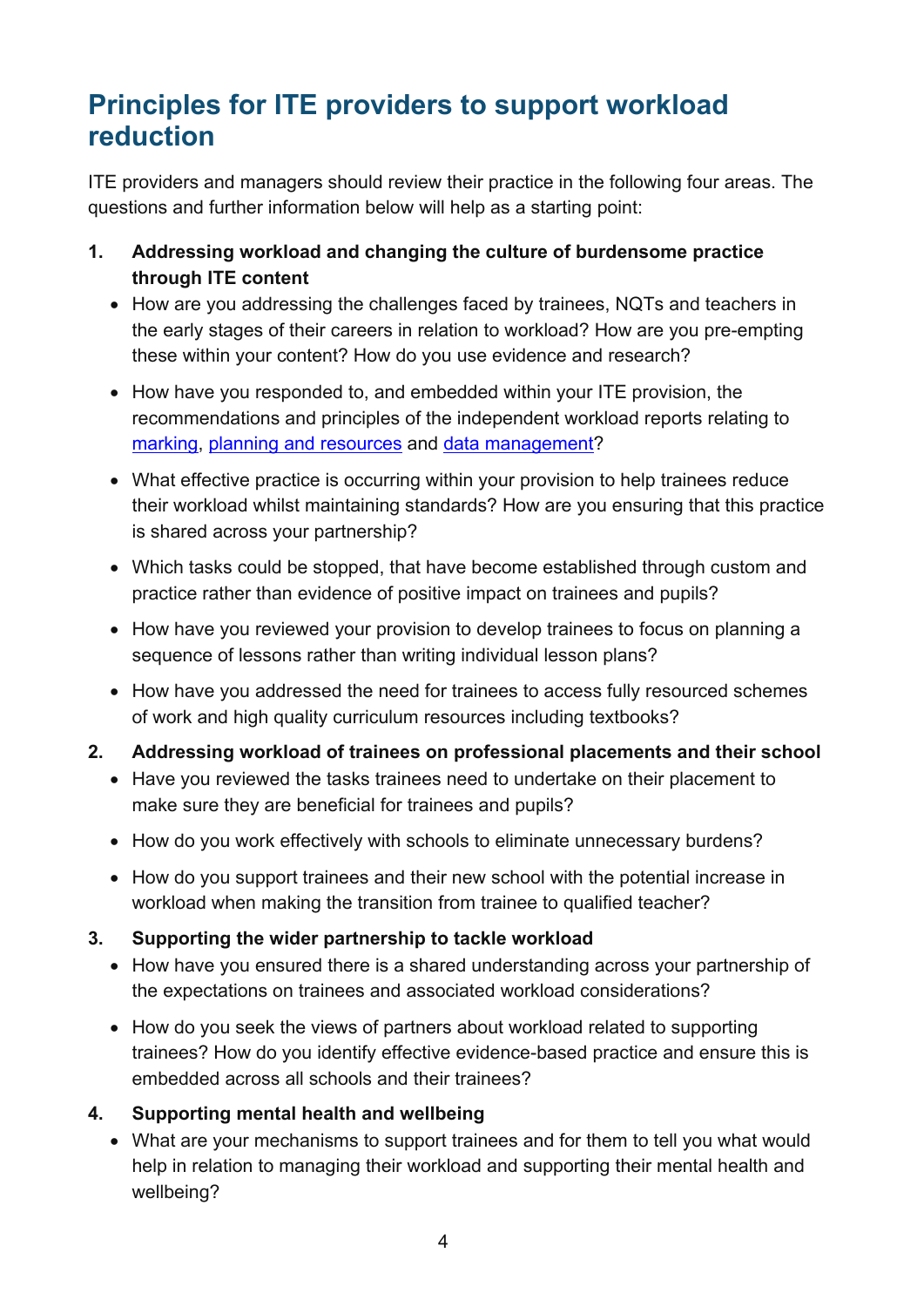## <span id="page-4-0"></span>**Addressing workload and changing the culture of burdensome practice through ITE content**

ITE providers should:

- **consider workload management throughout ITE content.** It is important that workload reduction is considered in all content rather than as a standalone item. This will enable workload considerations to become embedded in practice.
- **be mindful of, and act upon, the challenges faced by trainees, NQTs and teachers in the early stages of their career in relation to workload.** Examples of these challenges, and questions to consider, are set out in the ['Reducing Workload:](https://www.gov.uk/government/publications/supporting-early-career-teachers-reducing-teacher-workload)  [Supporting teachers in the early stages of their career'](https://www.gov.uk/government/publications/supporting-early-career-teachers-reducing-teacher-workload) advice. These should be embedded:
	- o within subject sessions, being mindful of any particular workload implications related to subject disciplines; and
	- o within discrete professional studies sessions, linking workload to themes such as marking, curriculum planning and resources, behaviour management and assessment. Examples of good practice include exploring scenarios with trainees as the focus of discussion, and using case studies drawn from the partnership.
- **take account of evidence and research when addressing workload challenges**, for example by:
	- $\circ$  routinely drawing upon colleagues both from within and external to their partnership to share examples relating to reducing workload and time management strategies; and
	- o drawing upon national and international research concerning teacher workload to inform discussions with trainees. This includes [12 school based research projects](https://www.gov.uk/government/publications/teacher-workload-challenge-school-research-project-reports) that set out examples of how schools have removed unnecessary workload related to marking, curriculum planning and resources and data management.
- **challenge all practices and processes** and remove those that have become established through custom rather than evidence of what works. **This is particularly relevant in relation to lesson planning.** ITE providers should review their demands on trainee teachers in relation to planning to concentrate on the purpose of planning and how to plan across a sequence of lessons (as recommended in the report from the independent review group on [planning and resources\)](https://www.gov.uk/government/publications/reducing-teacher-workload-planning-and-resources-group-report). This includes:
	- $\circ$  reviewing and using the [curriculum planning and resources](https://www.gov.uk/government/publications/curriculum-planning-and-resources-reducing-teacher-workload) materials found in the [Workload Reduction Toolkit](https://www.gov.uk/guidance/reducing-workload-in-your-school) and 'supporting teachers in the early stages of their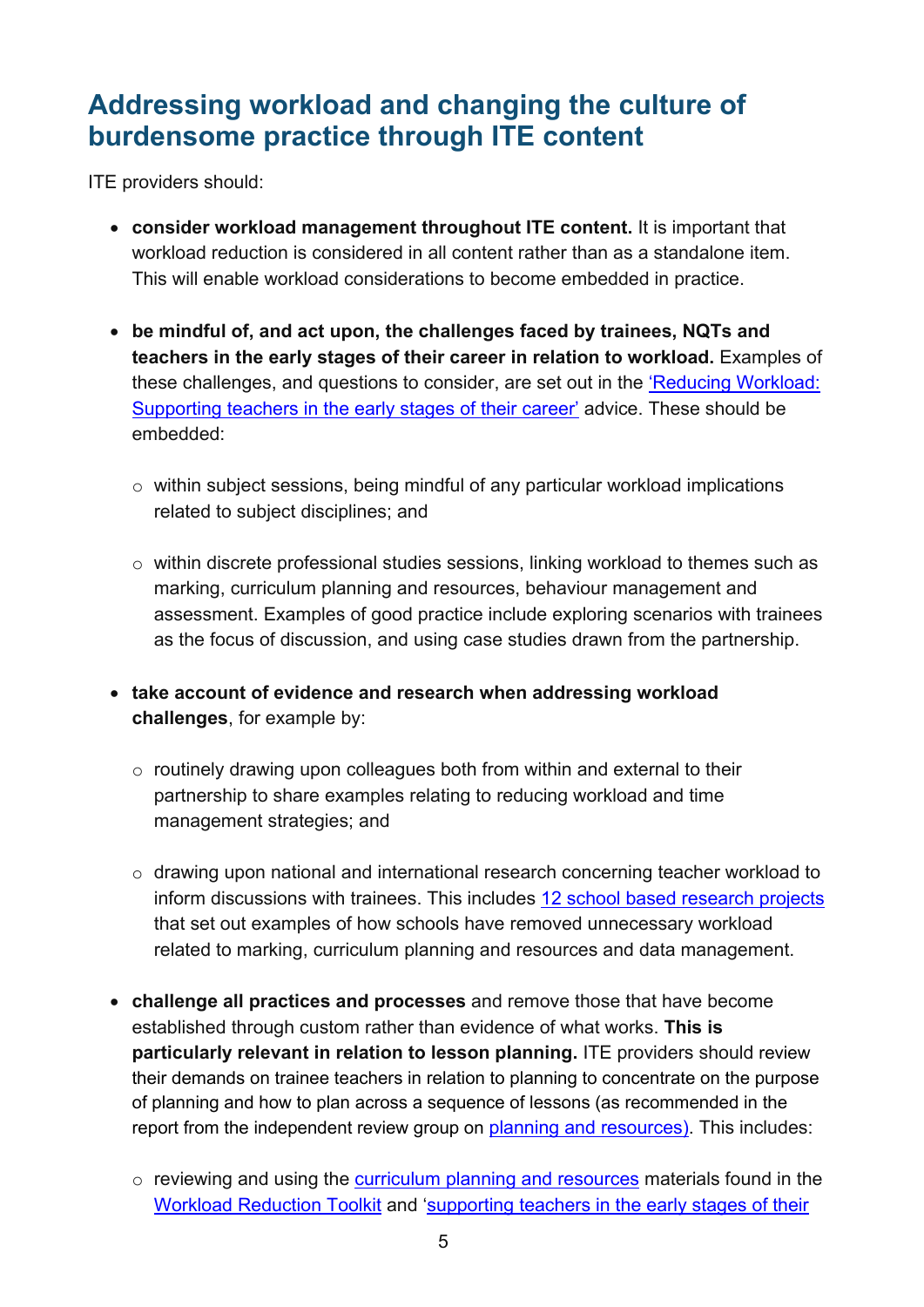[career'](https://www.gov.uk/government/publications/supporting-early-career-teachers-reducing-teacher-workload) advice.

- $\circ$  focusing on developing the curriculum planning skills of trainees by:
	- reducing the expectation on trainees to develop their own individual lesson plans and curriculum resources for every lesson they teach; instead trainees should focus on evaluating, using and adapting (where necessary) existing high quality resources, schemes of work and textbooks;
	- adopting a phased approach to supporting trainees develop curriculum planning skills, including planning sequences of lessons. Curriculum planning at the early stages of teacher training may require a more structured approach, including encouraging the use of high quality curriculum resources and textbooks to plan a sequence of lessons. As trainees become more secure in their planning, they should be encouraged to evaluate existing resources to assess their quality and make decisions on which are best to use in different contexts; and
	- ensuring that only once trainees have a good knowledge of existing resources and sequencing of lessons, should they then start to develop their own plans when these are required. Over time, trainees should also be encouraged to develop more light touch planning over sequences of lessons in line with the principles found in the [independent report on planning and resources.](file:///C:%5CUsers%5Ctwatson%5CAppData%5CLocal%5CMicrosoft%5CWindows%5CINetCache%5CContent.Outlook%5C0CF74P13%5Coonly%20once%20trainees%20have%20a%20good%20knowledge%20of%20existing%20resources%20and%20sequencing%20lessons,%20they%20should%20then%20start%20to%20decelop%20their%20own%20resources%20when%20these%20are%20required.%20Over%20time,%20trainees%20should%20also%20be%20encouraged%20to%20develop%20more%20light%20touch%20planning%20over%20sequences%20of%20lessons%20in%20line%20with%20the%20Independent%20report%20on%20planning%20and%20resources.)
- $\circ$  ensuring evidence collection against the teachers' standards is proportionate rather than burdensome;
- o reviewing policies and practice relating to both sending and responding to emails; and
- o reviewing the structure of a course to help minimise pressure points associated with academic assignments.
- **monitor workload of trainees and implement strategies to reduce it**, including trainees on employment based routes. ITE providers, school leaders and trainee managers should monitor the workload of colleagues in the school and identify strategies to manage workload and eliminate unnecessary tasks. This includes trainees on employment based routes and, in particular, ensuring the timetable and proportion of teaching expected in the early stage of training is proportionate to the stage of training. Whilst the statutory guidance states that trainees on employment based routes should not be 'required to perform more than 90 per cent of the teaching duties normally required of a full-time qualified teacher' such a high proportion would neither be desirable nor appropriate for a trainee in the early stage of their training. Any training programme should include protected non-contact time and planned professional development opportunities. ITE providers may wish to consider how workload considerations and expectations are incorporated into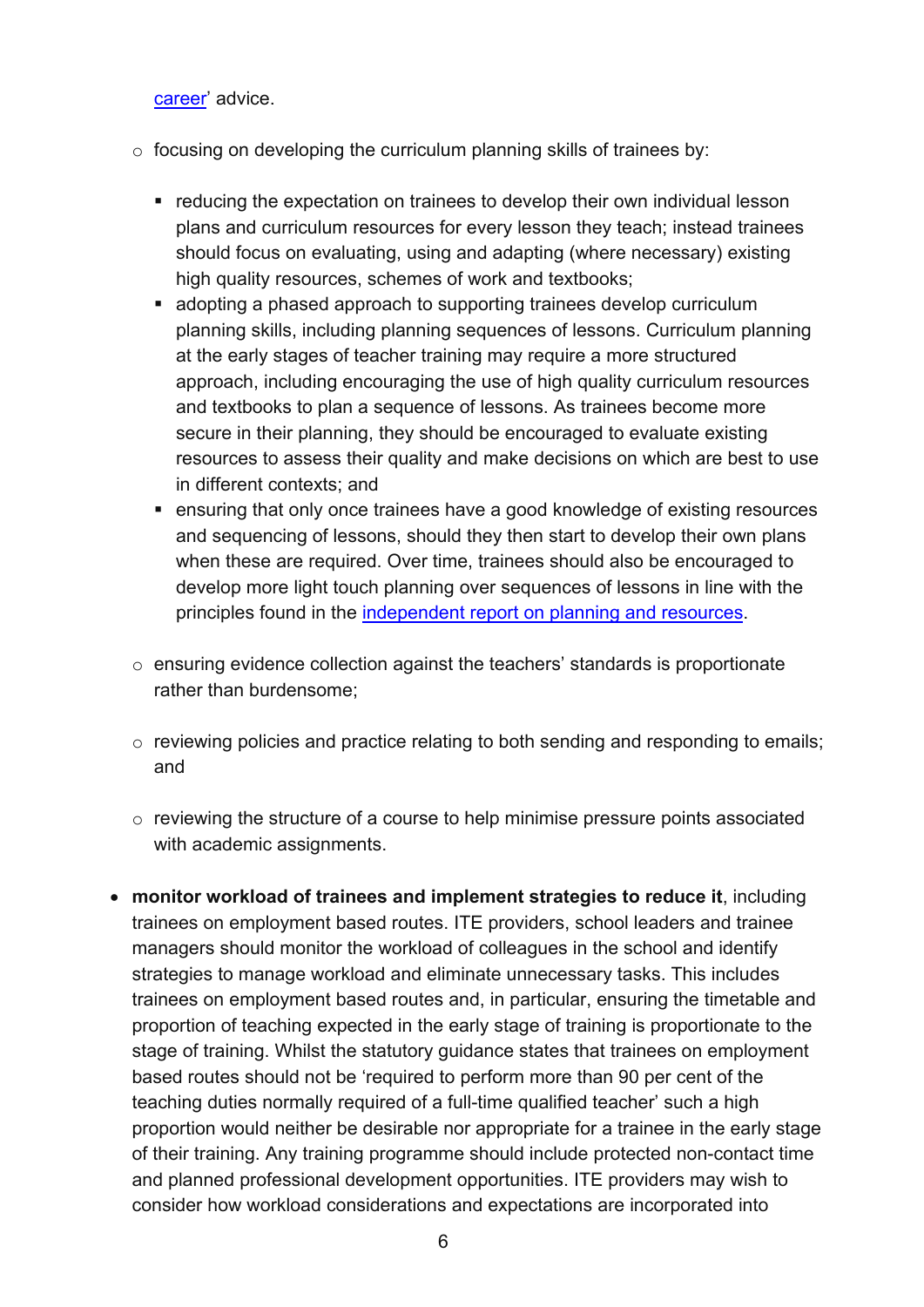partnership agreements. ITE providers should work with partners to ensure that there is a shared understanding of the difference in expectations for trainee teachers and qualified teachers.

#### • **embed sessions on managing workload as part of transition work from trainee to NQT**. Examples could include:

- $\circ$  liaison with partners and employers about the potential areas that early career teachers find challenging, as set out in the ['Reducing Workload: Supporting](https://www.gov.uk/government/publications/supporting-early-career-teachers-reducing-teacher-workload)  [teachers in the early stages of their career'](https://www.gov.uk/government/publications/supporting-early-career-teachers-reducing-teacher-workload) advice, and share good practice;
- o materials in the [Workload Reduction Toolkit;](https://www.gov.uk/guidance/reducing-workload-in-your-school)
- o ['ways to reduce workload in your school'](https://www.gov.uk/government/publications/ways-to-reduce-workload-in-your-school-tips-from-school-leaders) advice; and
- o [Ofsted myth busting.](https://www.gov.uk/government/publications/school-inspection-handbook-from-september-2015/ofsted-inspections-mythbusting)

**Case study: Supporting workload of new teachers – University of Bedfordshire – Dr Kate Hudson-Glynn, [kate.hudson-glynn@beds.ac.uk](mailto:kate.hudson-glynn@beds.ac.uk)**

#### **Introduction**

The University of Bedfordshire ITE Partnership offers undergraduate and postgraduate teacher training routes across all four phases of education. We work in partnership with a wide range of schools including several MATs, teaching schools and free schools. We believe that universities should stay involved in the professional development of teachers immediately after their graduation and beyond.

#### **Phase 1: ITE – Readiness**

The university provides opportunities for trainees to protect their own wellbeing. In addition our course structures and content are streamlined and we have reduced the collection of evidence and curriculum planning. We purposefully discuss the DfE Workload reports with the trainees so that they can take control of their own workload as they move to their NQT role.

#### **Phase 2: NQT year – Relationships**

We have built strong working relationships with our NQTs, local Appropriate Bodies, Induction Tutors and the wider network of partner schools who employ our NQTs to support retention. Our NQT Coordinator hosts a termly meeting with the local teaching schools and local authorities that employ the majority of our NQTs. We discuss their development and identify themes in the issues they are facing. We regularly bring together Induction Tutors to hear their perspective on their NQTs' progress and discuss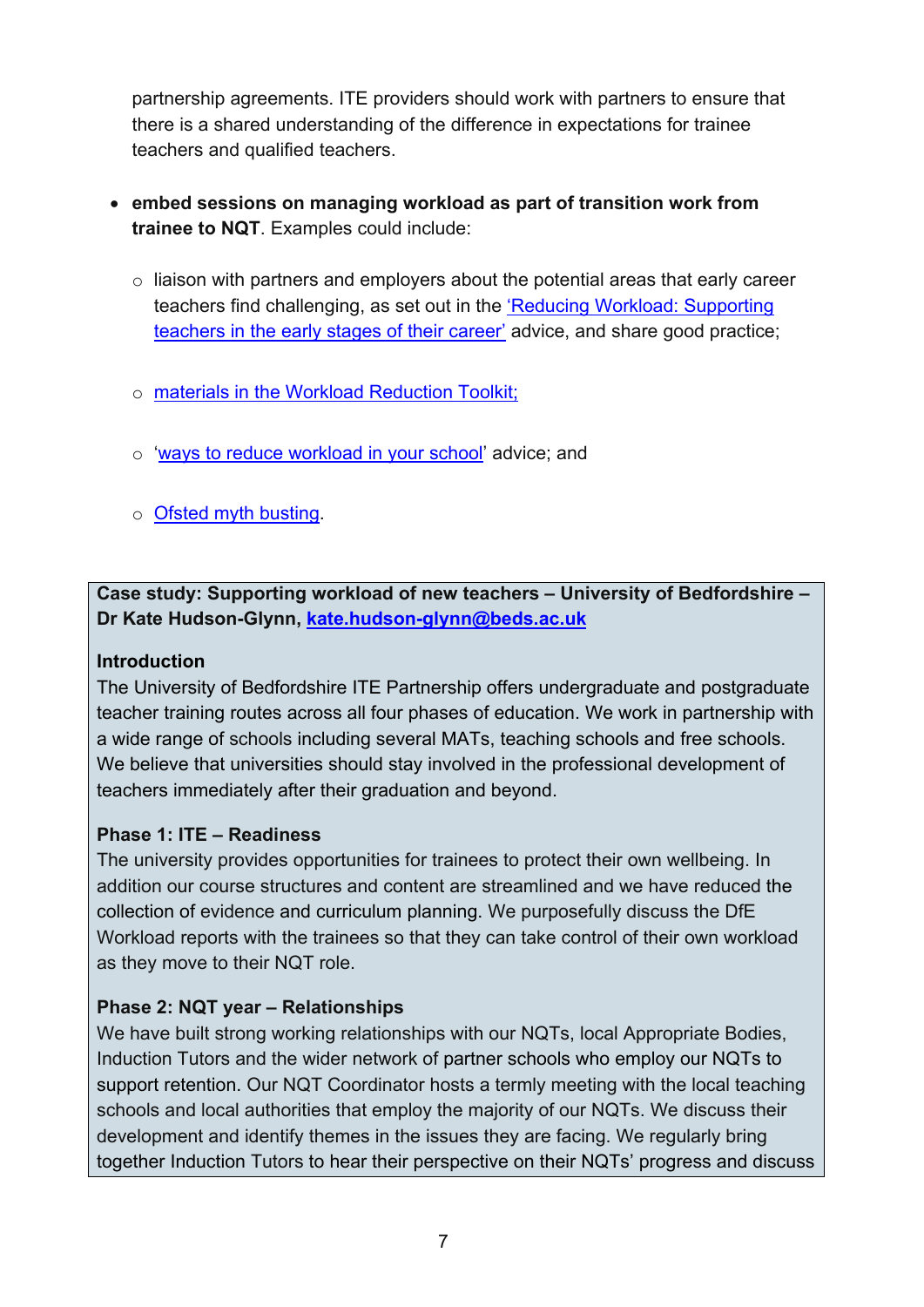workload and wellbeing. By drawing on these perspectives the Coordinator provides personalised interventions as required, and we can hone support for them.

During the year we are in touch with and support our NQTs directly to maintain a strong relationship, ensuring that they do not feel isolated. In the autumn term we host the Bedfordshire NQT conference and this year we ran a successful workshop on sharing workload management strategies.

#### **Phase 3: Years 2 and 3 of teaching (RQTs) – Resilience**

The first couple of years after the NQT year is when a recently qualified teacher's resilience can be tested. Offering RQTs the opportunity to share their problems makes a significant difference in alleviating some of the pressures they feel. In partnership with our Bedfordshire Borough Council Appropriate Body we are trialing an informal, agenda-free meeting opportunity for our RQTs. These optional, free, twilight sessions take place termly and we discuss workload levels and wellbeing, dispel myths and offer a warm and friendly space.

#### **Our next steps**

Following a successful Ofsted inspection last year, we continue to review our courses, looking to streamline workload and building in more time for thinking about managing a work-life balance with trainees, NQTs and Schools.

**Case study: Embedding wellbeing and workload management within the culture and ethos of the Partnership – Stockton-On-Tees Teacher Training Partnership – Kirsten Webber, Partnership Manager- [Kirsten.Webber@stockton.gov.uk](mailto:Kirsten.Webber@stockton.gov.uk)**

#### **Introduction**

Stockton-On-Tees SCITT offers training in the secondary and primary phases, training approximately 50 trainees each year. Our partnership consists of 32 schools including the local Teaching Alliance and multi academy trusts. Wellbeing and managing workload are embedded within the culture and ethos of the Partnership, considering both trainee and school-based mentor workloads across all aspects of our programme.

#### **Balancing the year**

It is important to consider the whole year and the progression a trainee will make. This is reflected across all our programmes, particularly trainees' teaching commitment:

- 30% rising to maximum 40% Autumn Term
- 50% rising to maximum 60% Spring Term
- 70% rising to maximum 80% Summer Term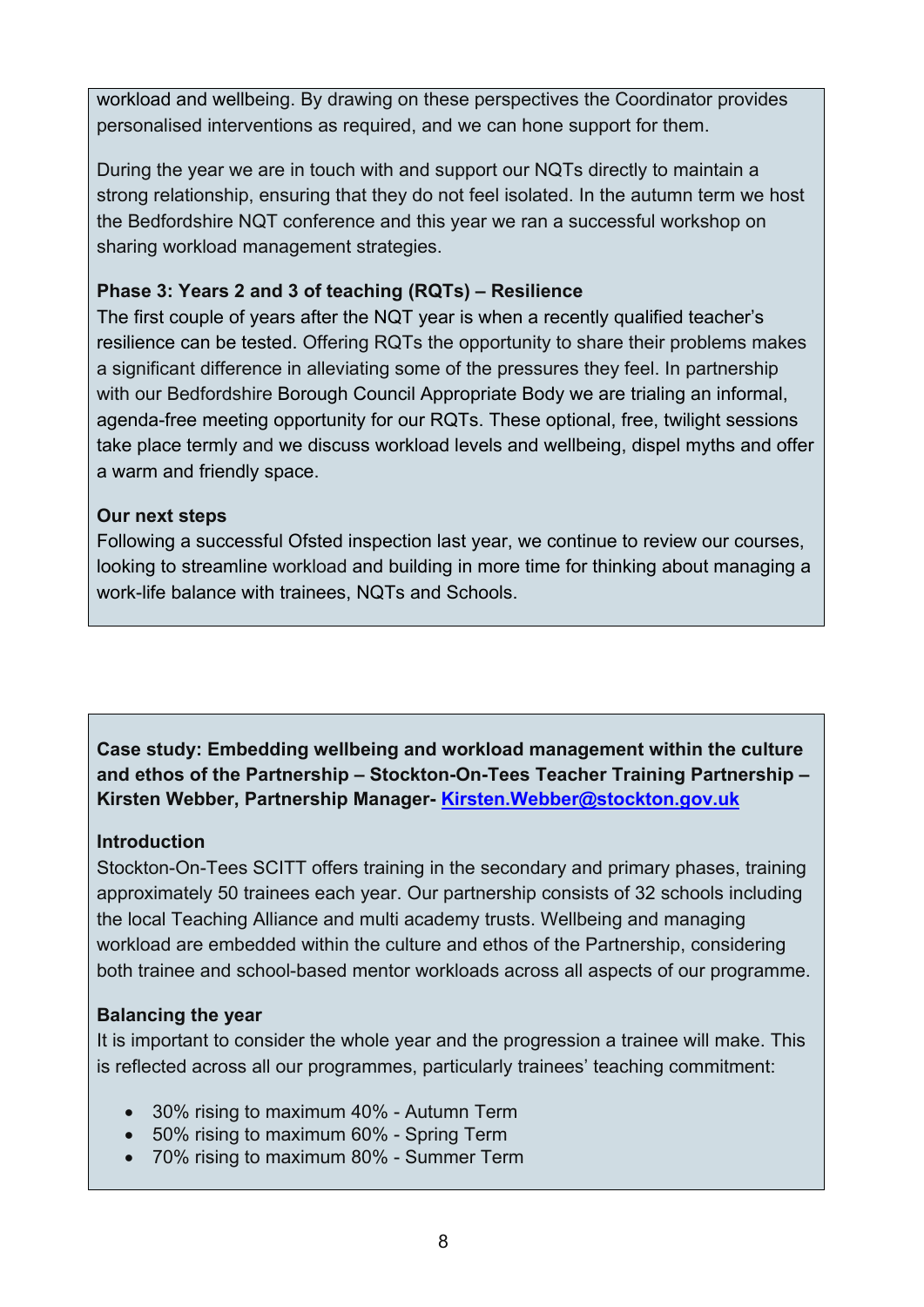Limiting the teaching timetable, in the autumn term in particular, recognises that time is needed to develop effective curriculum planning and marking skills at first. As trainees gain experience and practical strategies, alongside central training, their teaching commitment increases. We make clear to our schools that a significant amount of noncontact time should be spent on curriculum planning and preparation, with dedicated professional development in the rest of the non-contact time.

We have negotiated assignment deadlines so that they are spread across the year and set at appropriate times in the programme. This helps our trainees to better manage their workload and avoids creating too many pressure points in the year.

#### **Wellbeing**

Wellbeing checks are undertaken by schools with trainees. Mentors are trained to ask key questions that address workload and wellbeing. For example, they are expected to assess how long trainees are spending on curriculum planning including finding resources and provide support to prioritise and manage their time most effectively. Central training sessions delivered by the SCITT, such as explicit sessions on 'Effective Resourcing' and 'Marking Strategies', encourage trainees to consider the cost-benefit of time spent on any particular activity.

#### **Evidence**

There is no such thing as the perfect evidence file. We have worked to reduce the paperwork requirements so that the only documents trainees and mentors are expected to use regularly are diagnostic working documents. Any documents designed just to be filed have been removed. In addition, we have moved from the idea of a final evidence file. This is because it has added unnecessary stress to trainees and much of the evidence used had already been assessed previously. Instead, we have introduced a more structured approach to ongoing assessment, using smaller 'bundles' of evidence at key points across the training year. This supports trainees to manage their workload more effectively and avoids pinch points of gathering evidence within the year.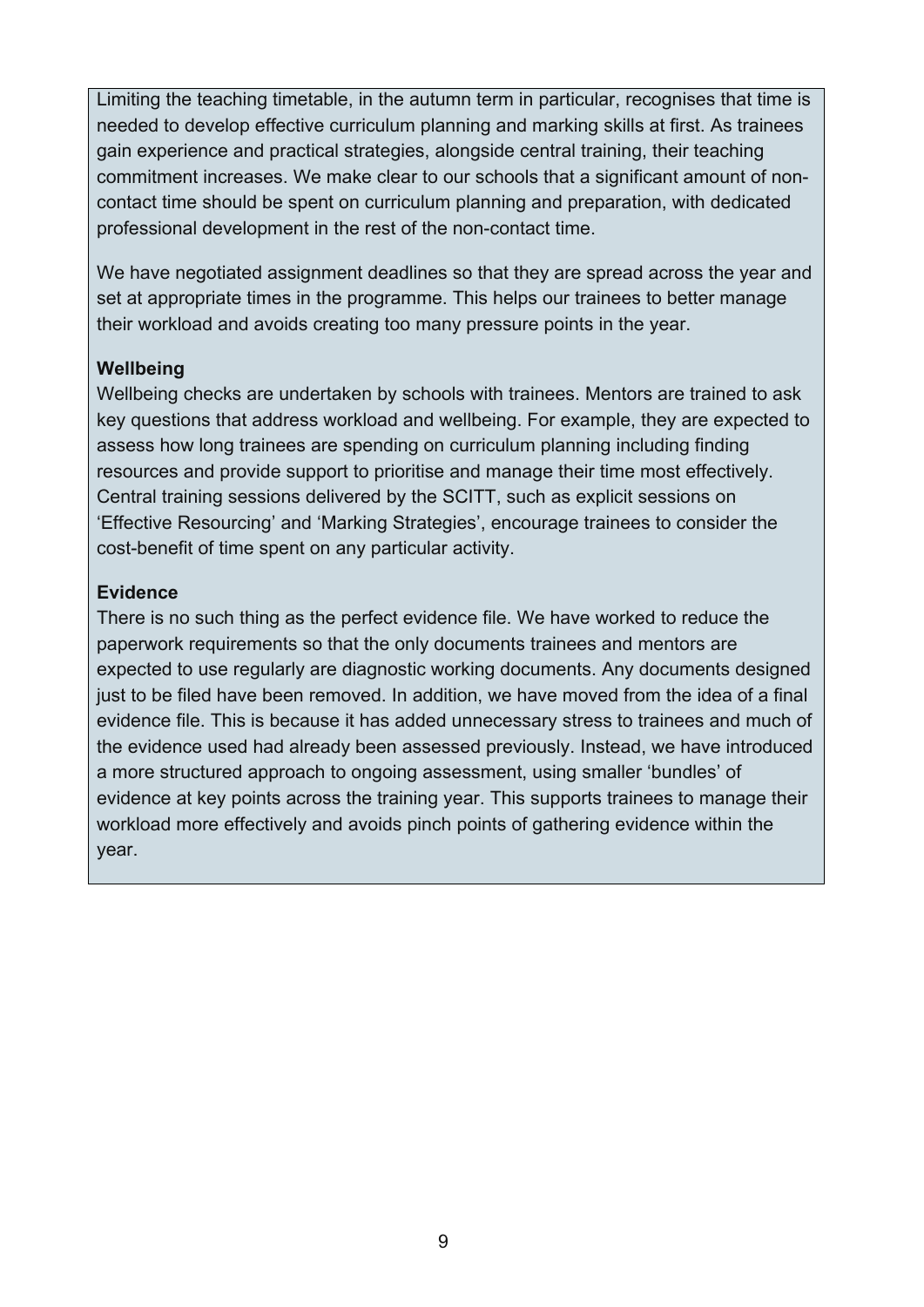## <span id="page-9-0"></span>**Addressing workload of trainees on professional placements and their school**

ITE providers should review the tasks trainees are required to undertake on their placement in order to reduce workload, and those in their schools who provide support such as their mentor. Measures should be put in place to eliminate unnecessary burdens. The following questions should be considered:

- Are all the tasks necessary? Do they all directly improve trainee development / pupil progress? If not, can they be stopped?
- If they are necessary, are they appropriately staggered? Is time ring-fenced as part of school-based training time for the tasks?

ITE providers should consider:

- **Efficiency and impact**: there can be a tendency for trainees to have to spend unacceptably and unsustainably high proportions of their time and effort on tasks and activities not related to supporting pupil progress or their own development. The primary focus of all activities that trainees are asked to undertake should always be on those which contribute directly to pupil outcomes and effective development of the trainee. Activities which do not do this should be reviewed, streamlined or stopped where necessary.
- **Effective collaboration to help trainees develop curriculum planning skills**: ways for trainees to evaluate and use existing high quality resources for sequences of lessons, to promote a collaborative culture in using, adapting and evaluating the quality of curriculum plans and schemes of work. Providers should work with and encourage schools to share existing high quality materials with trainees, such as schemes of work, high quality curriculum resources and textbooks, and help them to use these when planning a sequence of lessons. Providers and schools can facilitate collaboration and discussion between trainees, and between trainees and schools by developing online sharing platforms, using cloud-based file sharing systems and creating social media networks.
- **High quality training and support**: training and support for provider based tutors / school based mentors relating to workload and wellbeing issues faced by trainees on professional placement and developing, with partners, advice and guidance for trainees on managing their workload effectively.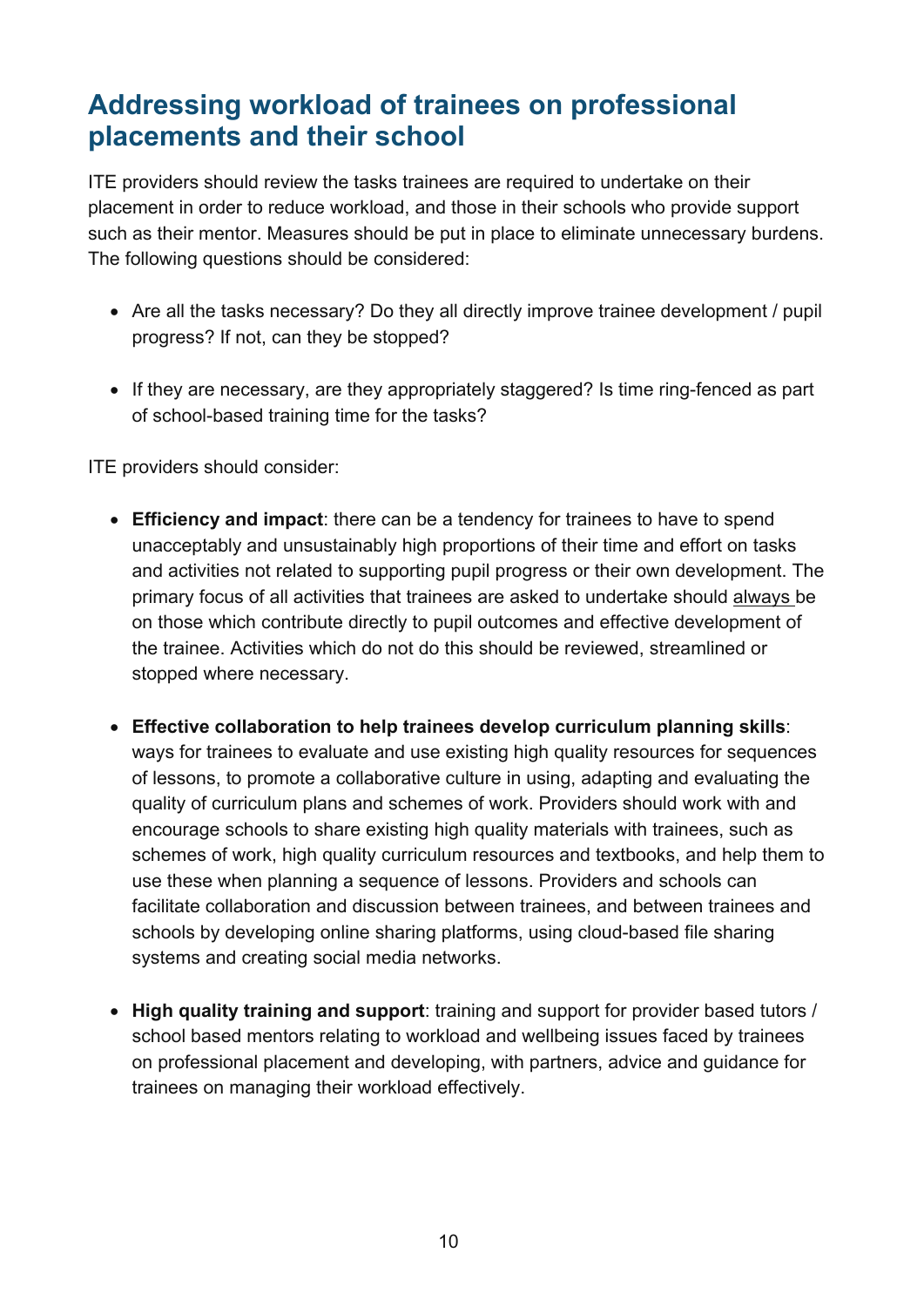- **Shared expectations**: there should be a shared vision across the partnership in relation to:
	- o **expectations for trainees on professional placement**, using the principles from the workload reports on [marking,](https://www.gov.uk/government/publications/reducing-teacher-workload-marking-policy-review-group-report) [planning and resources](https://www.gov.uk/government/publications/reducing-teacher-workload-planning-and-resources-group-report) and data [management.](https://www.gov.uk/government/publications/reducing-teacher-workload-data-management-review-group-report)
	- o **expectations which match the reality of the role** and do not add to workload.
	- o **expectations for how trainees' evidence is meeting the Teachers' Standards** including:
		- ensuring the emphasis concerns proportionate and quality evidence rather than the quantity of evidence.
		- whether the processes are sufficiently streamlined to avoid, for example, duplication of evidence and collection of evidence against the sub-bullet points for each standard [\(Ofsted](https://www.gov.uk/government/publications/school-inspection-handbook-from-september-2015/ofsted-inspections-mythbusting) do not require schools to provide evidence in respect of each of the bulleted sub-headings in the Teachers' Standards).
		- **how technology, online platforms and e-portfolios can assist in reducing any** administrative burdens for both trainees and mentors, whilst being mindful of any unintended consequences which could increase workload. For example, trainees scanning and uploading evidence or copying and pasting evidence / feedback to include in an e-portfolio.
- **Support for mentors**: routinely seeking the views of school partners on the workload challenges experienced by their staff, such as school-based mentors, when supporting trainee teachers. Provide guidance and high quality training to support mentors to undertake their role effectively and efficiently. Use guidance and examples of effective practice within ITE partnerships and beyond to help senior leaders support mentors to undertake their role effectively and in ways which do not add unnecessarily to their existing workload.

**Case study: Developing and supporting approaches to sustainable teaching - University of Warwick - Dr Deborah Roberts, [D.C.Roberts@Warwick.ac.uk](mailto:D.C.Roberts@Warwick.ac.uk)** 

#### **Introduction**

The University of Warwick ITE partnership offers courses across all four phases of education. We have taken actions as a provider and supported our partnership schools to take actions to ensure that workload burdens on our trainees, mentors and schools are minimised and trainees learn a variety of strategies to manage their workload.

#### **Actions to date**

At a university level we have: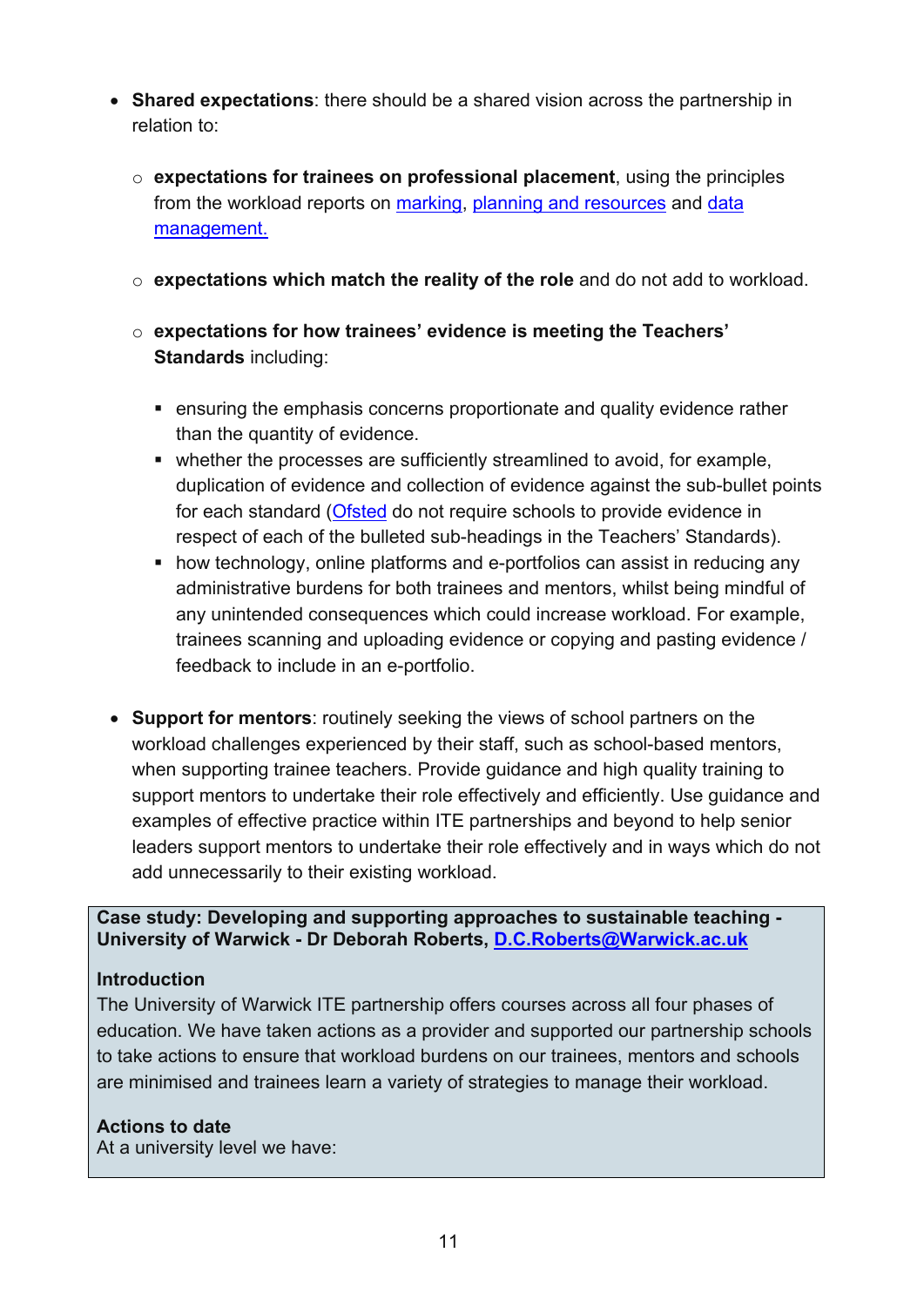- Used the workload documents to revise our 'Key Questions' that both our schools and we consider when a trainee goes on placement. These questions include 'how can we help trainees understand the purpose of data collection' and 'how can we help trainees use this data?'
- Reviewed how we teach trainees to plan lessons including the process behind coherent curriculum planning and streamlining forms and templates
- Encouraged trainee PPA time to be shared with their mentor or class teacher
- Developed our wellbeing programme to include lectures and course days on trainee mental health and university support services, increased reflection sessions through tutorials and personal tutor sessions and sharing a trainee's workload strategies with their school before placement
- Reviewed our overall programme to better support trainees' time, including reducing our taught programme to give more time to study for academic assignments and a more streamlined Electronic Personal Development Portfolio that focuses on quality of evidence

Our work to support actions at a school level include:

- Raising awareness of the three independent workload reports and the EEF's 'A Marked Improvement?' with our partnership schools and working with them to embed the findings into their practice
- Amending our placement documentation to include key messages from the three workload reports and to encourage our mentors to judge when a trainee should move from individual to weekly lesson plans: based on the trainees' confidence with curriculum planning and assessment
- Encouraging our classroom teachers and schools to collaborate with trainees as much as possible by sharing weekly and termly planning, supporting trainees to amend schemes of work and to undertake guided planning as a teaching team
- Encouraging trainees to use a variety of feedback methods, such as verbal feedback, that are 'meaningful, manageable and motivating' and encouraging mentors to help trainees understand the assessment policy in their school
- Sharing evidence manageability tips with our school and trainees and encouraging trainees to consider how to gather and store their evidence efficiently

We have a clear aim in our approach to tackling the workload of our trainees. This aim is to ensure that the quality of our provision enables pupil progress whilst developing the skills of new entrants to the profession in a sustainable and manageable way.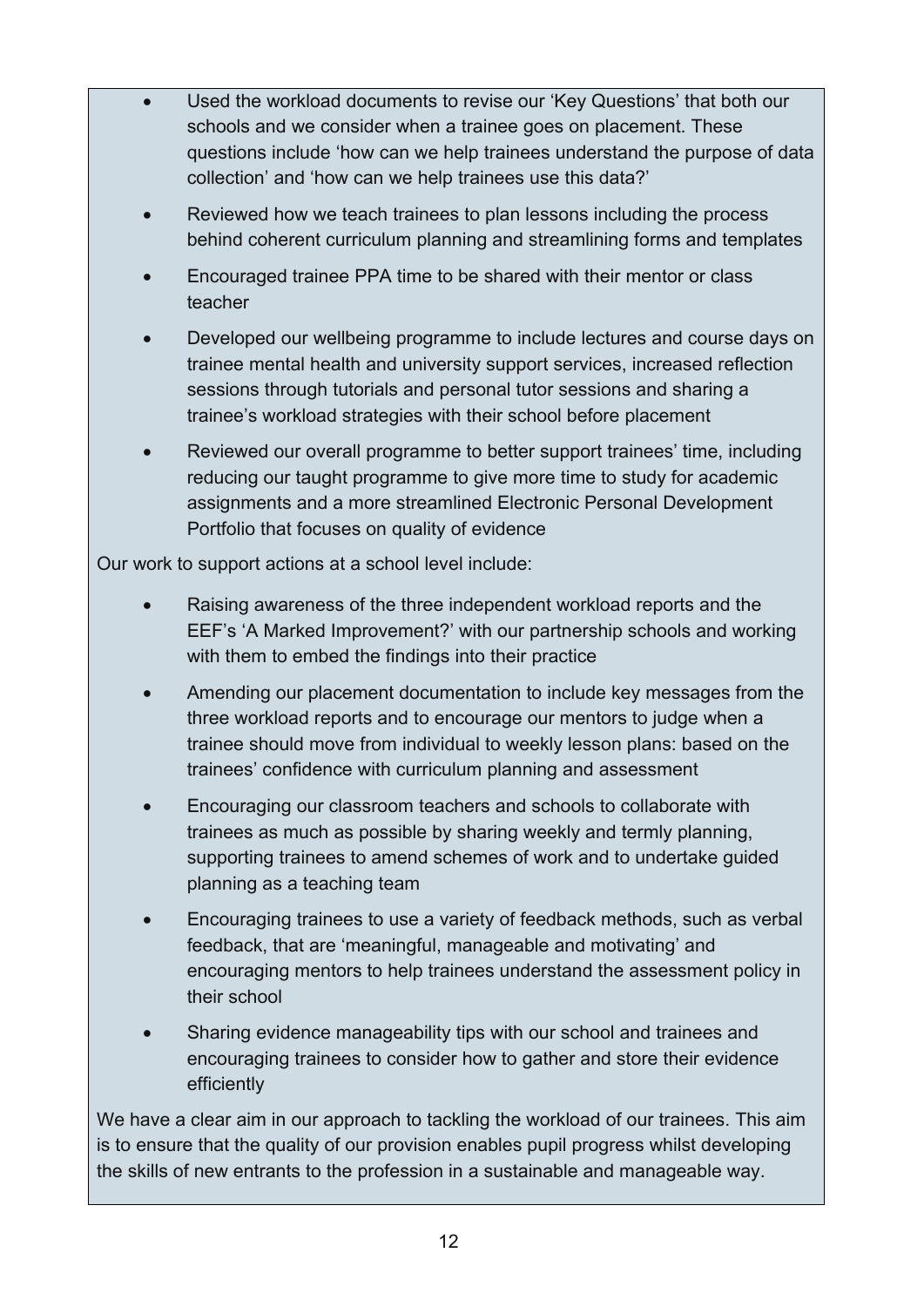## <span id="page-12-0"></span>**Supporting the wider partnership to tackle workload**

ITE providers play an important role in helping to encourage and foster culture change needed across the education system to address workload issues. Examples of how ITE providers have worked collaboratively with their partnership to both raise awareness of issues relating to workload and identify solutions include:

- **organising partnership conferences and events** to provide a forum to share [workload reduction strategies,](https://www.gov.uk/guidance/reducing-workload-in-your-school) effective use of resources and [evidence of what](https://www.gov.uk/government/publications/workload-challenge-research-projects-summary-report-2018)  [works.](https://www.gov.uk/government/publications/workload-challenge-research-projects-summary-report-2018)
- **using their communication mechanisms**, for example, partnership newsletters, to communicate key messages relating to workload and updates from the education sector, including, for example, [Ofsted myth-busting](https://www.gov.uk/government/publications/school-inspection-handbook-from-september-2015/ofsted-inspections-mythbusting) guidance and [case studies](https://teaching.blog.gov.uk/category/workload-challenge/) on the DfE Teaching blog.
- ensuring that **ITE partnership committees include workload and work-life balance** of trainees, mentors, school-based and centre-based trainers as a standing agenda item.

**Case Study: University of Greenwich: Tackling Workload Reports: An ITE Provider's Response – Michael Green, [M.S.Green@Gre.ac.uk](mailto:M.S.Green@Gre.ac.uk)** 

Since the publication of the three workload reports, we have actively worked through and with our partnership schools to embed the recommendations of all three reports. What follows is an overview of how we have supported our partnership to respond to the reports' recommendations.

We believe that collaboration and sharing of practice between professionals is an important vehicle for change. With this in mind we have:

- Organised a partnership conference on tackling teacher workload and the workload reports which included trainees, NQTs, experienced teachers and school leaders
- Facilitated a second conference led by school partners aimed at sharing effective practice that reduces workload, considering how these can be used to support early career teachers, and to raise awareness of the local and national efforts to tackle workload
- Developed a shared understanding of the purpose of planning across partnership schools, placing a greater emphasis on the process of planning and not the production of individual lesson plans.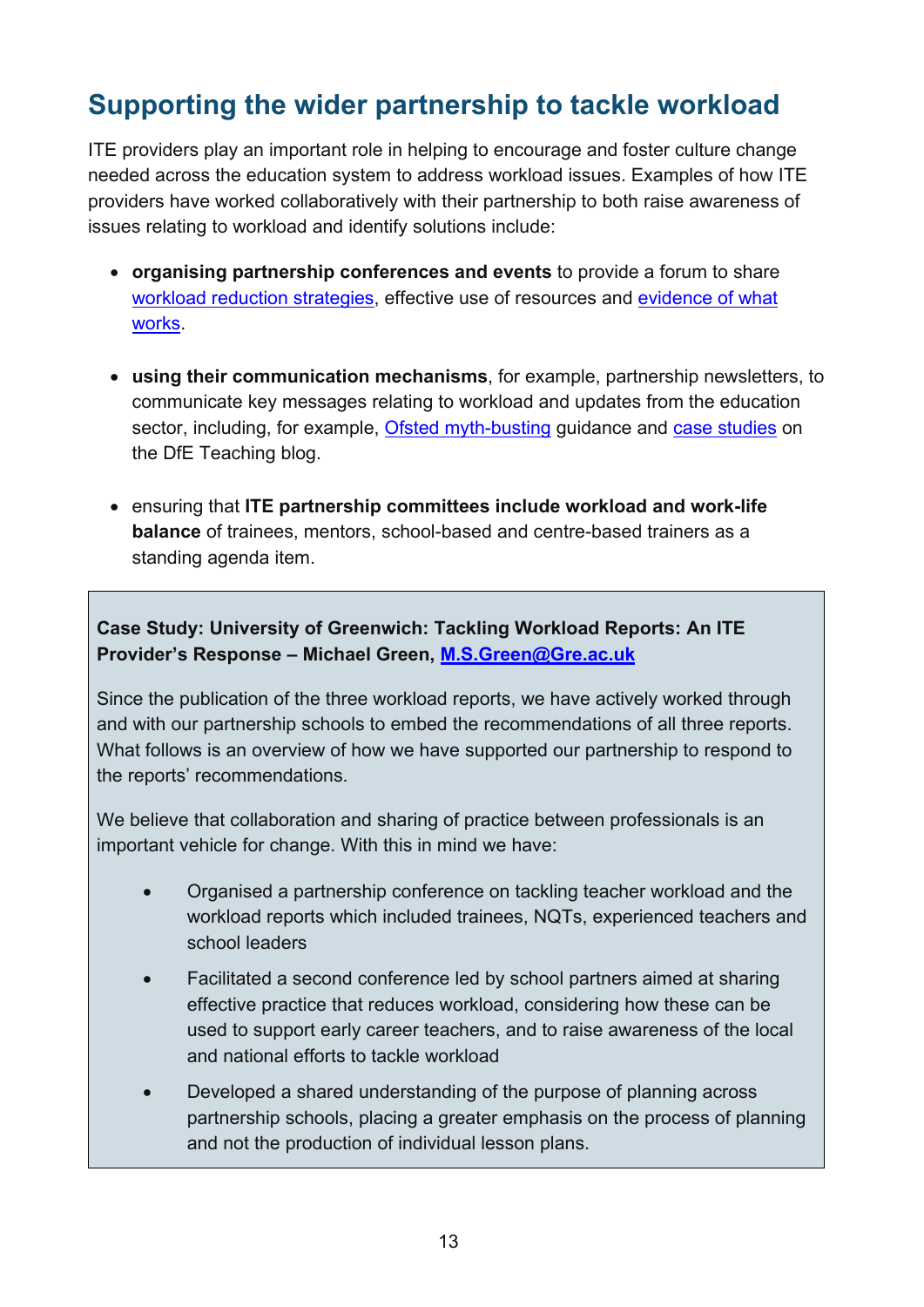- Established an online forum for trainees, NQTs and RQTs to collaborate and share workload strategies
- Organised informal #teachmeets for teachers to come together and share examples, resources and experiences of how to support early career teachers and how to tackle workload at a practical level
- Developed a collaborative approach to using evidence to support early career teachers
- Supported school-led professional development days where trainee teachers can hear from several of our partnerships schools about effective ways to deliver feedback efficiently and how to plan sequences of lessons
- Reviewed our school based training to increase the workload considerations our trainees look for when watching and learning from teaching in their placement schools
- Created a school-led review group, including six of our partner schools, who have reviewed our demands on student teachers and made recommendations on how we can reduce the burdens on our trainees whilst on placement

The events and conferences mentioned above have led to a wide range of discussions and actions from our partnership schools, particularly around marking and curriculum planning. These actions include recognising the value of different forms of feedback other than written marking and reviewing planning formats to focus on sequences of lessons rather than individual lesson plans.

Overall, what has come through very strongly through the discussions with partners is that workload, and the pressures it produces, can be managed more effectively through collaborative teacher learning and dialogue.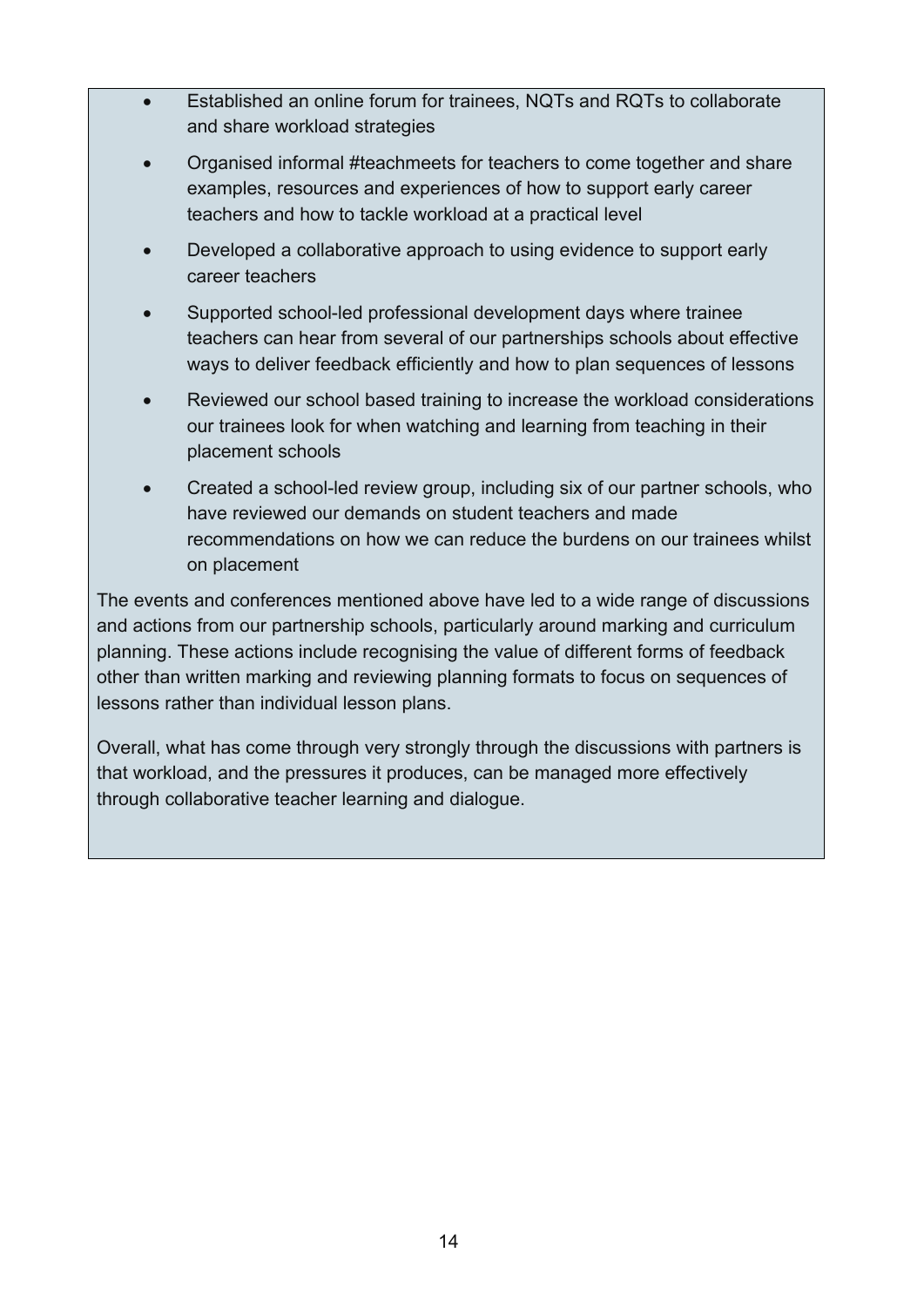# <span id="page-14-0"></span>**Supporting mental health and wellbeing**

ITE providers should:

- **embed workload management** in wider wellbeing and resilience training content.
- **ensure that content focuses on teaching, pedagogy and subject knowledge**  development with mental and physical wellbeing embedded throughout. This can be done by:
	- $\circ$  supporting trainees to develop the resilience needed to manage the unavoidable pressures, demands and pinch points that occur within any profession.
	- $\circ$  routinely seeking the views and experiences of trainees regarding any causes of stress, anxiety and tension on an ITE course and working with them and the partnership to find solutions and strategies.
	- $\circ$  reviewing the support mechanisms for trainees and ensuring that staff and colleagues who are supporting trainees (e.g. personal tutors, school-based mentors) have the skills and time necessary to undertake this pastoral role.
	- $\circ$  ensuring that any analysis of trainee withdrawal or deferment is able to capture whether workload issues were a reason. This would include the origin of any workload issues and how deferred trainees are then best supported to successfully complete their training.

**Case study: Embedding resilience, workload and wellbeing at St Mary's University - Professor Anna Lise Gordon – [annalise.gordon@stmarys.ac.uk](mailto:annalise.gordon@stmarys.ac.uk)** 

Part of St Mary's mission statement is to prepare our students for 'flourishing lives, successful careers and social commitment'. Ensuring our trainees are resilient and can manage their workload is important to achieving this statement.

We have worked to integrate resilience, workload and wellbeing right from the start of our provision. For example, in the secondary ITE programme, this includes:

- an early focus, for example in the interview for future entrants to the profession to explore their understanding of the term resilience, awareness of why it might be important in teaching and strategies they have used in the past.
- two lead lectures as part of the Professional Studies which highlight the recommendations from the three independent workload reports on [marking,](https://www.gov.uk/government/publications/reducing-teacher-workload-marking-policy-review-group-report) [planning and resources](https://www.gov.uk/government/publications/reducing-teacher-workload-planning-and-resources-group-report) and [data management.](https://www.gov.uk/government/publications/reducing-teacher-workload-data-management-review-group-report)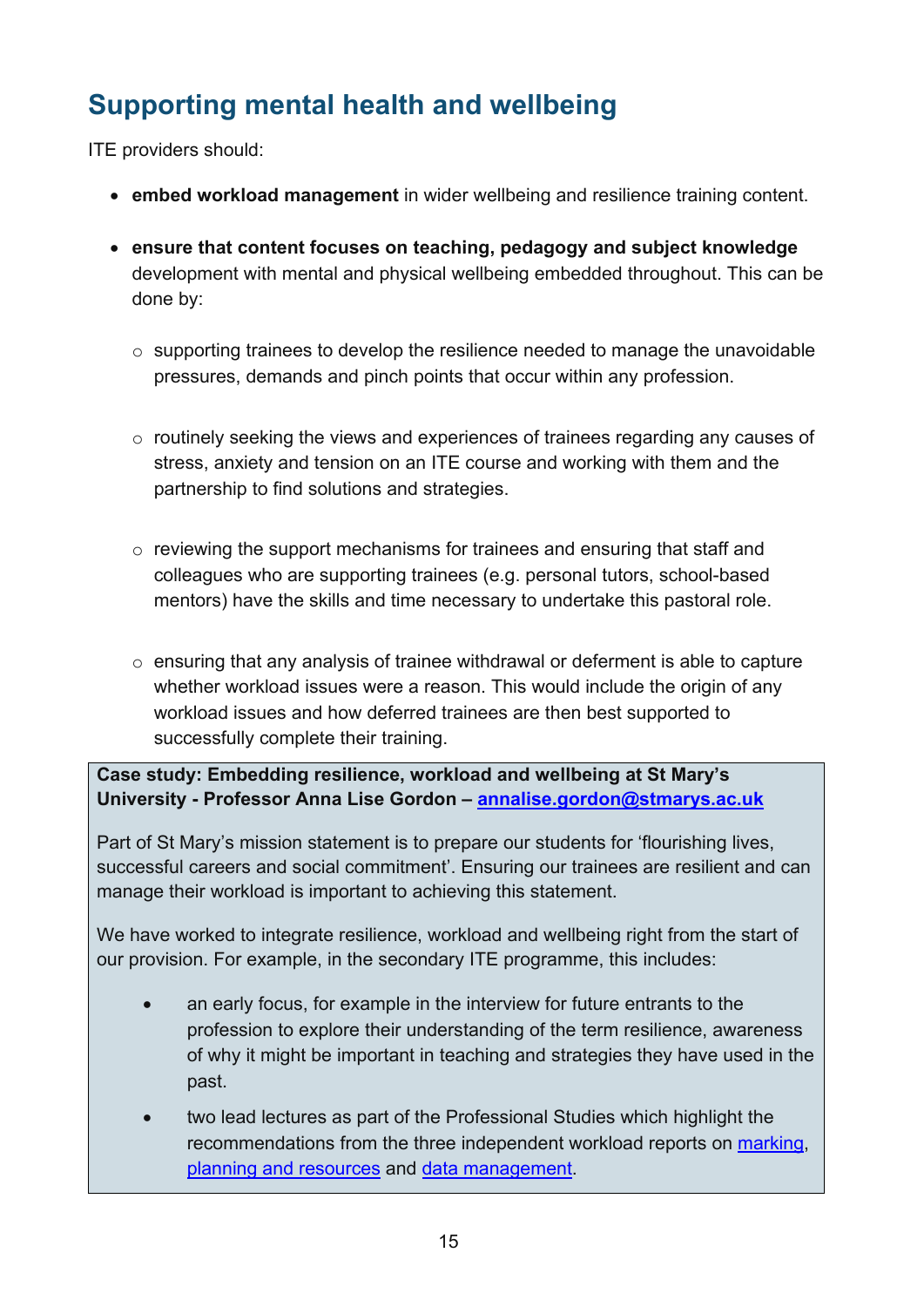- three individual tutorials with tutors, in September, January and June, to review progress and plan for ongoing development.
- focusing on reducing workload in the Portfolio of Evidence, requiring trainees to focus on evidence for a smaller number of key areas from the Teachers' Standards in each phase of placement.
- at the end of the PGCE course, an interactive and solution-focused workshop in subject groups to consider resilience, workload and wellbeing for NQTs.
- ongoing support including through NQT social media and regular enewsletters.
- a research cluster focusing specifically on teacher resilience and wellbeing with collaboration from colleagues from Student Services (wellbeing, learning support, mental health) and representation from all ITE programmes.
- in partnership with placement schools, a focus on resilience, workload and wellbeing in mentor training sessions, inclusion of key resources on our Partnership Portal (VLE) and online mentor training and webinars that can more easily accessed, recognising their workload needs to be managed too.
- collaboration with the wider teaching profession, through regular CPD work with schools to share the expertise and experience gained from our research and work with trainee teachers.

It is difficult to 'measure' resilience and wellbeing, but anecdotal evidence, as well as more formal feedback (evaluations, tutorials, and programme board discussion) indicate that the focus on resilience and wellbeing is welcomed.

We hope that our initial input has a positive impact and sets trainee teachers on the right path. As a result of our wider sharing of approaches and ongoing research, we aim to support and collaborate with others to raise awareness of the issues and, more importantly, question and review the demands that are placed on new entrants to the profession and beyond.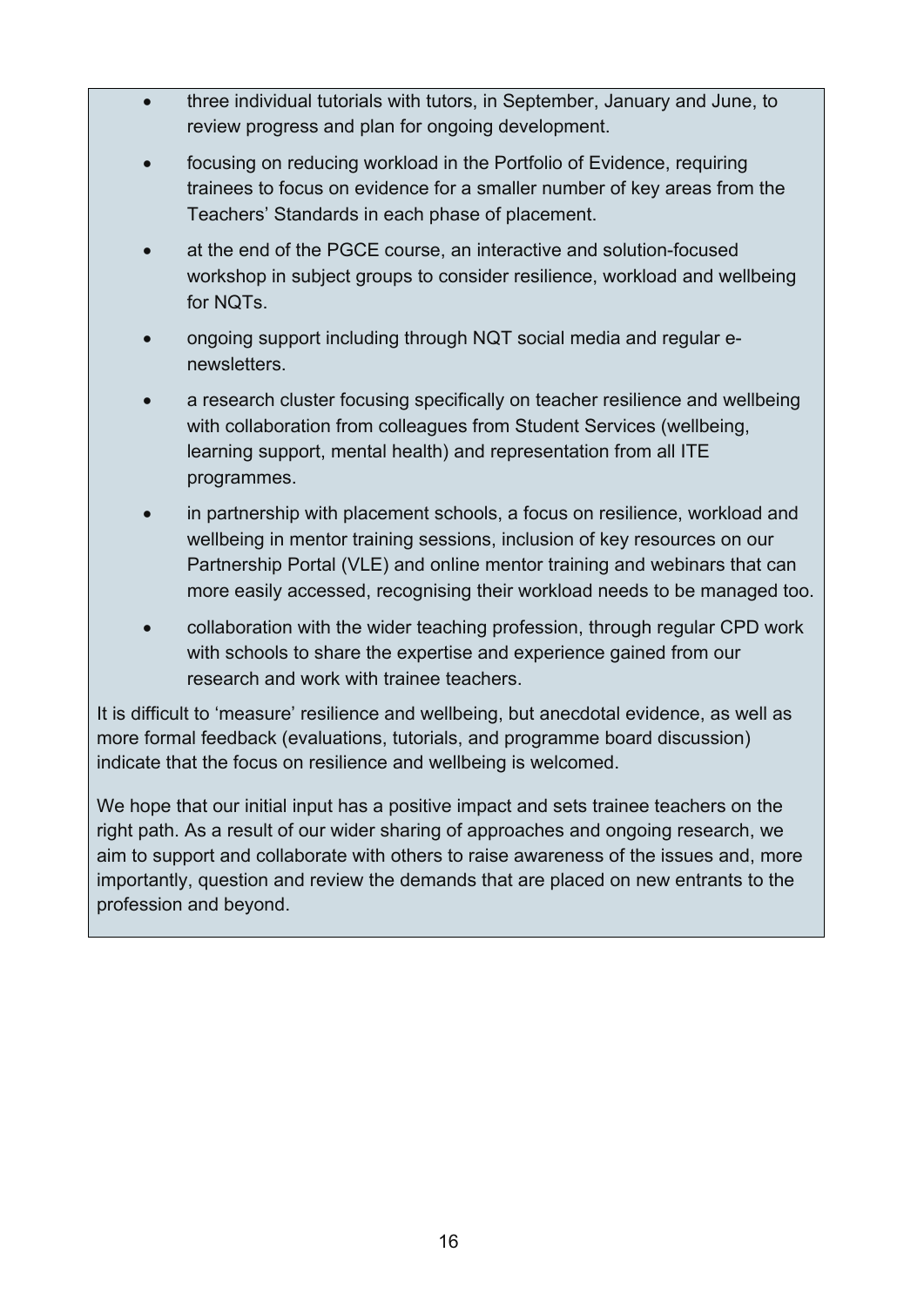# <span id="page-16-0"></span>**Additional materials**

- [Tracking trainees progress and evidence bundles NASBTT](http://www.nasbtt.org.uk/wp-content/uploads/Evidence-bundles-Overview-Final-1.pdf)
- Independent workload reports on [marking,](https://www.gov.uk/government/groups/teacher-workload-marking-policy-review-group) [planning and resources,](https://www.gov.uk/government/groups/teacher-workload-planning-and-resources-review-group) and data [management](https://www.gov.uk/government/groups/teacher-workload-data-management-review-group)
- [Workload Reduction Toolkit](https://www.gov.uk/guidance/reducing-workload-in-your-school)
- [Reducing Workload: Supporting teachers in the early stages of their career](https://www.gov.uk/government/publications/supporting-early-career-teachers-reducing-teacher-workload) advice
- [Ways to reduce workload in your school](https://www.gov.uk/government/publications/ways-to-reduce-workload-in-your-school-tips-from-school-leaders) advice for school leaders
- DfE 'Teaching Blog'
- [DfE TES 'Reducing Teacher Workload Hub'](https://www.tes.com/dfe-teacher-workload)